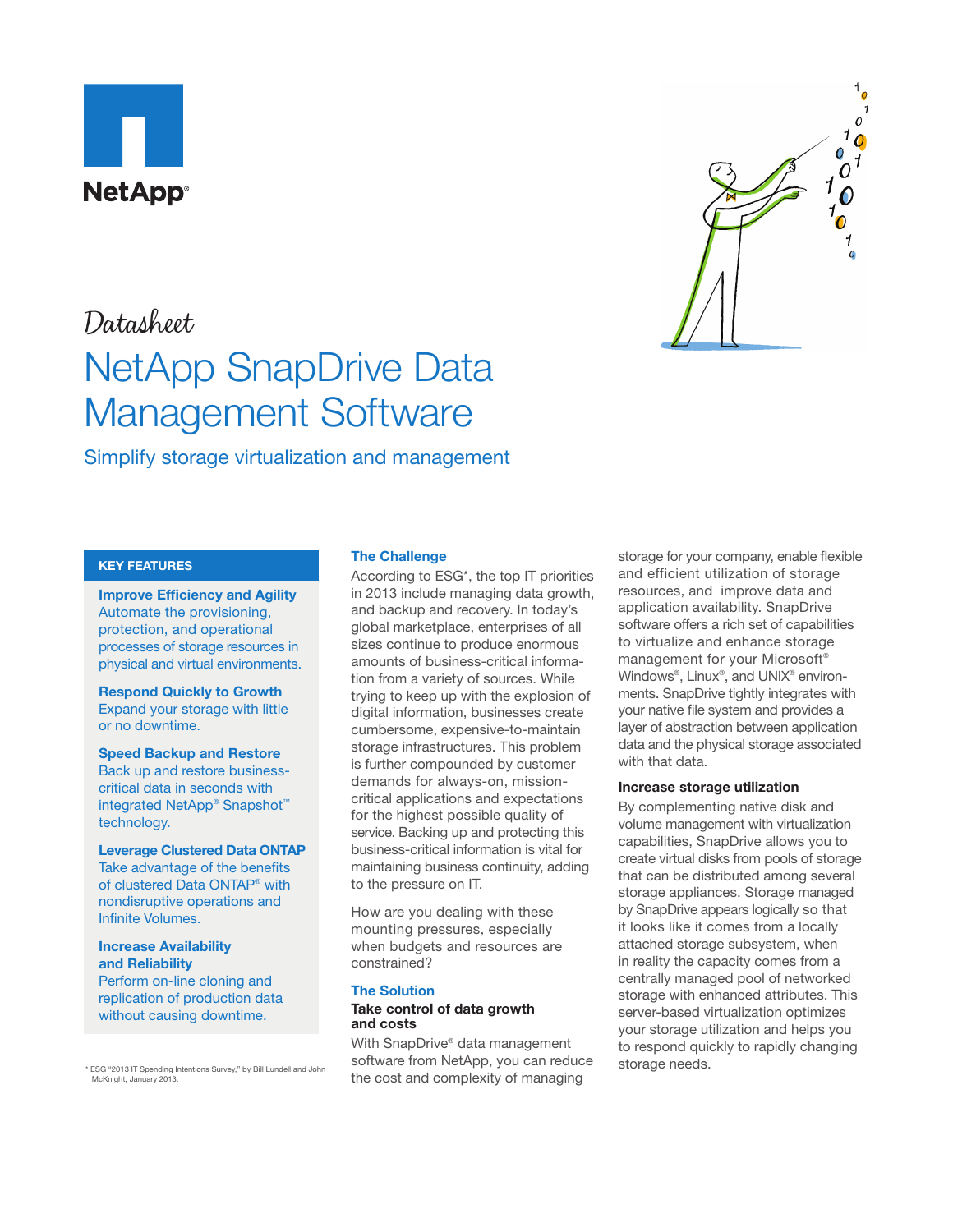"One of the key advantages of cloud architecture is agility—the ability to rapidly change and scale. SnapDrive supports agility by enabling rapid, automated storage provisioning, protection, and operational processes."

#### **Add storage seamlessly**

Your business doesn't have to stop every time your IT organization needs to add more storage. With SnapDrive, you can add, delete, map, unmap, and mirror virtual disks online. You can expand capacity with limited or no impact on application and system performance, and you can manage your volumes dynamically.

#### **Manage your storage environment easily**

SnapDrive is designed to make management simple and intuitive in the Windows environment by allowing administration through the Microsoft Management Console or a command line. Interactive wizards and easy-touse interfaces guide administrators through all management tasks and create schedules of operations automatically. SnapDrive comes with an intuitive command line for script-based automation in the UNIX environment.

#### **Boost storage efficiency**

Using storage space more efficiently is a practical way to control your storage environment and reduce storage expenditures. You can use the space reclamation capabilities of SnapDrive to increase storage efficiency by conserving and reusing disk space

already allocated to the Windows environment. You can thin provision your block-based storage for long periods of time without having storage space allocation increase slowly to 100% utilization. Another step you can take to increase storage efficiency is to use Snapshot copies, which allow you to protect your data with no performance impact and minimal consumption of storage space.

#### **Virtualize applications, simplify management**

SnapDrive extends the capabilities of NetApp SnapManager® software to virtual infrastructures. This means that you gain common data management tools for virtualized and physical servers and can accelerate the deployment of existing Windows applications on virtual servers. With SnapDrive, you can manage data in virtual machines and take full advantage of the applicationspecific data management capabilities of SnapManager products.

#### **Support cloud architecture**

One of the key advantages of cloud architecture is agility—the ability to rapidly change and scale. SnapDrive supports agility by enabling rapid, automated storage provisioning, protection, and operational processes. SnapDrive integrates with the host OS and automates critical storage tasks up to the mounting of the file system and integrates with the NetApp data protection ecosystem to automate the entire protection process. The compatibility of SnapDrive with Data ONTAP features also supports the operational efficiency that is a hallmark of cloud architectures.

#### **Speed backup and restore**

Your employee productivity, customer satisfaction, and company reputation hinge on the ability of your IT infrastructure to guard against data loss and to enable rapid recovery from unforeseen events. SnapDrive integrates Snapshot technology to give you near- instantaneous, point-in-time images of application and user data. These images require minimal disk space and cause minimal or no disruption to service. SnapDrive also gives you access to Snapshot copies by mounting them as virtual disks. You can use these virtual disks for routine administrative tasks such as online backup, testing of new applications, and population of data marts with limited or no downtime to your business-critical information. You can restore data in seconds when you use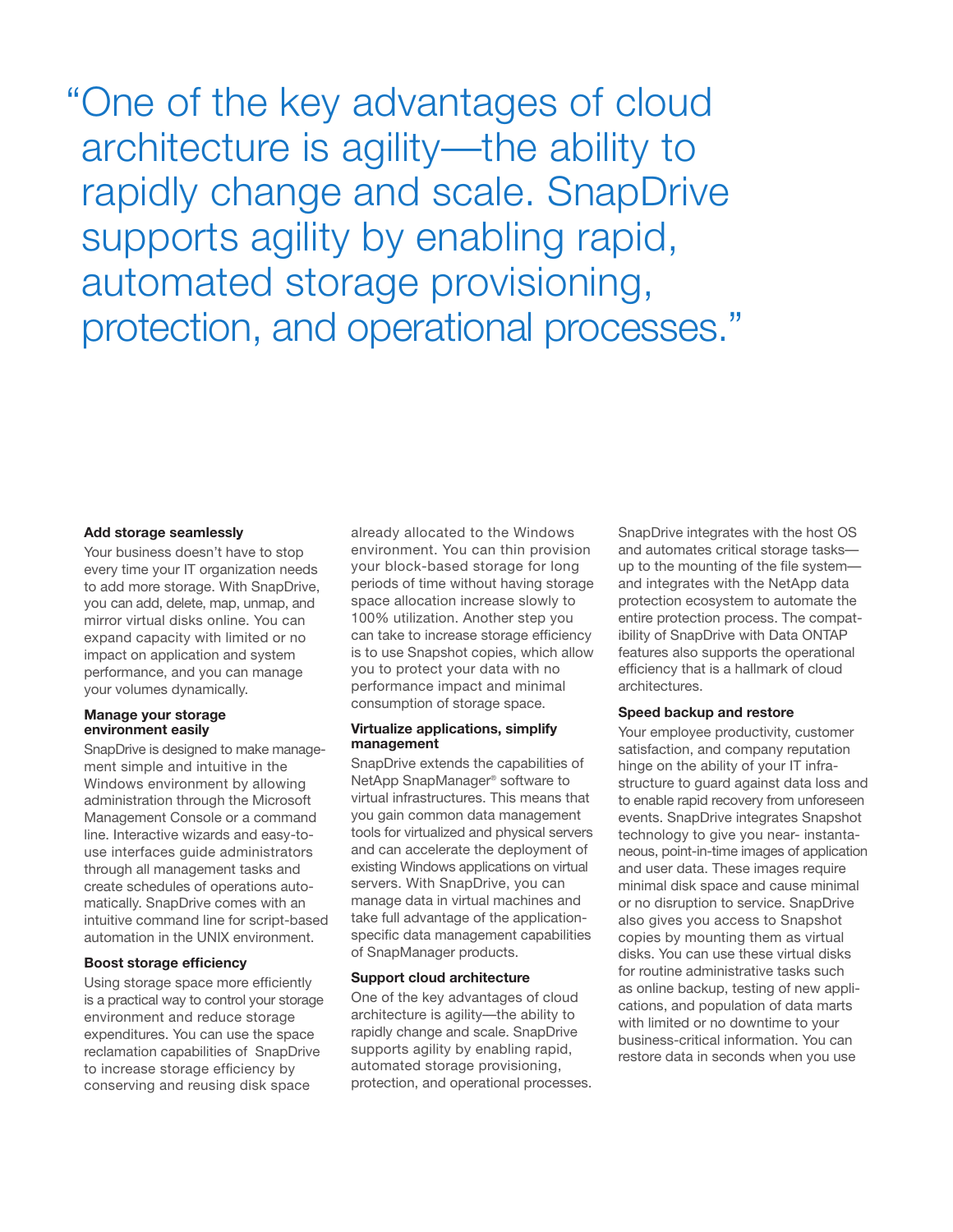

NetApp SnapRestore® data recovery software with SnapDrive to protect your company's productivity, customer service delivery, and reputation.

#### **Support Clustered Data ONTAP**

NetApp Data ONTAP 8 offers two operating modes: clustered Data ONTAP and Data ONTAP operating in 7-mode. Clustered ONTAP enhances NetApp's storage efficiency by introducing massive scalability through Infinite Volumes and non-disruptive operations, while 7-Mode operation extends the value of the Data ONTAP 7G operating system onto a 64-bit platform. SnapDrive supports provisioning of storage to host in Clustered ONTAP as well as in 7-Mode. It abstracts most of the Clustered ONTAP intricacies and presents a simple interface to perform provisioning, backup, and cloning operations. In fact, from an interface perspective, the administrator sees no difference between these two modes of operation.

#### **Improve availability**

SnapDrive, configured along with NetApp SnapMirror® software, enables seamless online replication to provide global data availability and protection against unforeseen events or application failures. Your entire storage environment, including virtual disks and

Snapshot copies, can be mirrored to one or more storage appliances. Continual updating of mirrors means that your data is current and available. This online replication technology performs intelligent resynchronization of any data that you modify during application testing or when recovering from a broken mirror.

#### **Increase reliability**

Information uptime is of paramount importance for your mission-critical applications. SnapDrive offers the greatest possible level of reliability for these applications by seamlessly integrating with the operating systemspecific cluster manager. SnapDrive simplifies management of cluster resources, virtual disks, and Snapshot copies in your Microsoft Windows environment, making failover completely transparent. SnapDrive also lets you use a virtual disk as a quorum device.

#### **Software and Platforms**

The following software and platforms provide support for SnapDrive:\*

- Data ONTAP 7.3.2 and later
- Microsoft Windows
- Microsoft Hyper-V™
- VMware® ESX® Server

\*Features and functionality vary for the various operating systems supported. Refer to the current OS-specific administrative guide for exact capabilities. For detailed system requirements, refer to the Interoperability Compatibility Matrix at *<http://support.netapp.com>*.

- Oracle® Solaris
- HP HP-UX
- IBM AIX
- Red Hat Enterprise Linux
- Novell SUSE Linux Enterprise
- Oracle Enterprise Linux

#### **Learn More**

Are you ready to learn more? Visit *http://www.netapp.com/us/products/ management-software/snapdrivewindows.aspx*. You can also visit our community and explore forum discussions at *[https://communities.](https://communities.netapp.com/community/products_and_solutions/host_side_data_management) [netapp.com/community/products\\_](https://communities.netapp.com/community/products_and_solutions/host_side_data_management) [and\\_solutionshost\\_side\\_data\\_](https://communities.netapp.com/community/products_and_solutions/host_side_data_management) [management](https://communities.netapp.com/community/products_and_solutions/host_side_data_management)*.

#### **About NetApp**

NetApp creates innovative storage and data management solutions that deliver outstanding cost efficiency and accelerate business breakthroughs. Discover our passion for helping companies around the world go further, faster at *[www.netapp.com](http://www.netapp.com)*.

#### Go further, faster<sup>®</sup>